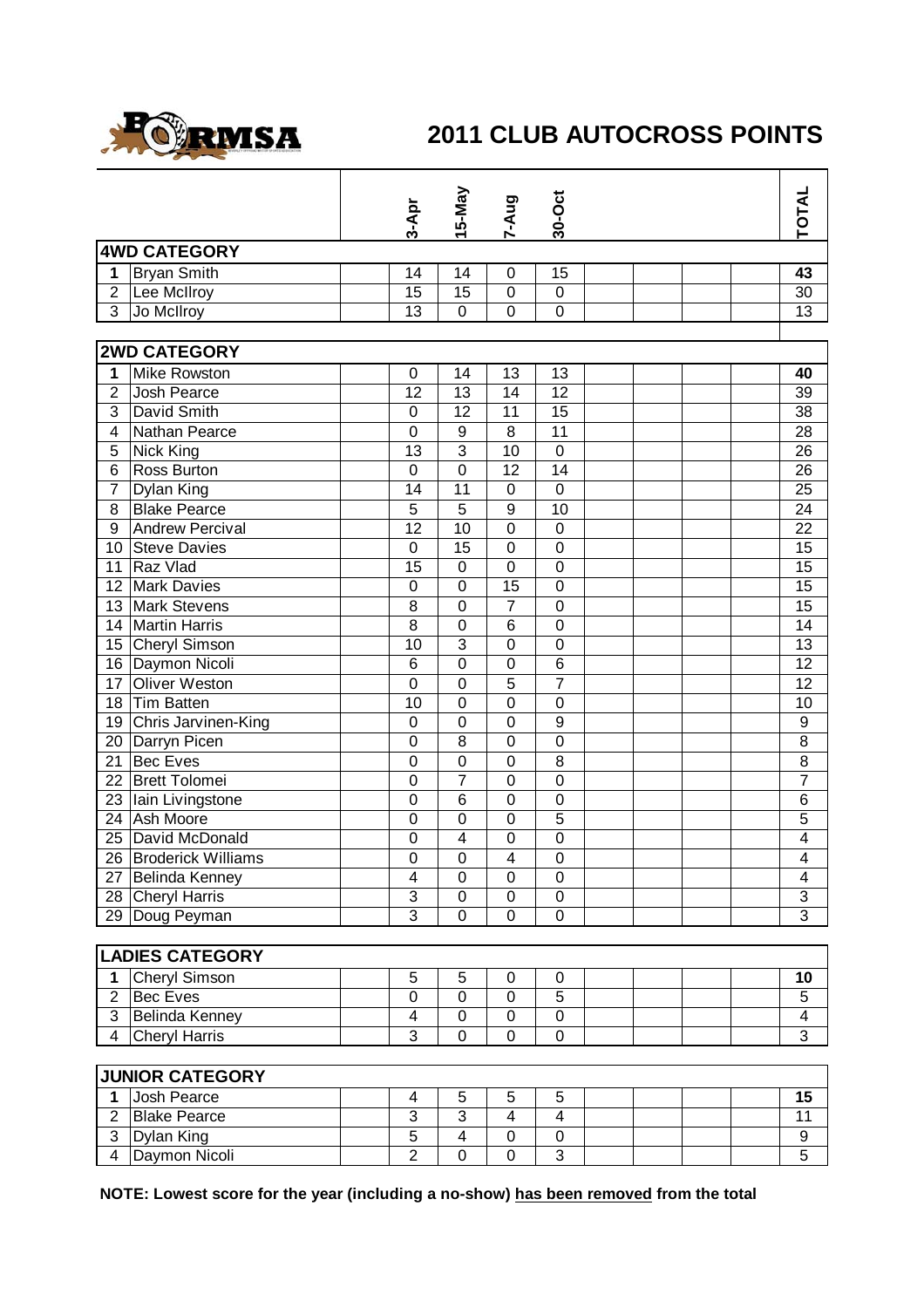

## **2011 CLUB KHANACROSS POINTS**

|                        |                                      | Official? | $2 - Apr$      | 26-Jun                  | 4-Sep                   |  |  |  |  |  | <b>TOTAL</b>            |
|------------------------|--------------------------------------|-----------|----------------|-------------------------|-------------------------|--|--|--|--|--|-------------------------|
|                        | <b>OUTRIGHT CATEGORY</b>             |           |                |                         |                         |  |  |  |  |  |                         |
| 1                      | <b>Bryan Smith</b>                   | Ÿ         | 15             | 13                      | 14                      |  |  |  |  |  | 42                      |
| 2                      | <b>Tim Batten</b>                    | Υ         | 11             | 11                      | 15                      |  |  |  |  |  | 37                      |
| 3                      | Ben Horn                             |           | 14             | 12                      | 0                       |  |  |  |  |  | 26                      |
| 4                      | <b>Mark Davies</b>                   | Y         | 0              | 15                      | 10                      |  |  |  |  |  | 25                      |
| 5                      | <b>Steve Davies</b>                  | Y         | 0              | 14                      | 5                       |  |  |  |  |  | 19                      |
| 6                      | Josh Pearce                          |           | 13             | $\overline{\mathbf{c}}$ | $\pmb{0}$               |  |  |  |  |  | 15                      |
| 7                      | Chris Parish                         |           | 5              | 5<br>9                  | 5                       |  |  |  |  |  | 15<br>14                |
| 8<br>9                 | <b>Brett Tolomei</b><br>Callum Elson |           | 5<br>6         | 8                       | 0<br>0                  |  |  |  |  |  | 14                      |
|                        | 10 Matthew Harper                    |           | 0              | 0                       | 13                      |  |  |  |  |  | 13                      |
| 11                     | Nathan Pearce                        |           | 12             | 0                       | $\overline{0}$          |  |  |  |  |  | 12                      |
| 12                     | Ash Moore                            |           | 0              | 0                       | 12                      |  |  |  |  |  | 12                      |
| 13                     | Sarah Eves                           |           | 0              | 0                       | 11                      |  |  |  |  |  | 11                      |
|                        | 14 Mike Rowston                      |           | 10             | 0                       | 0                       |  |  |  |  |  | 10                      |
|                        | 15 Neal Johnson                      |           | 0              | 10                      | 0                       |  |  |  |  |  | 10                      |
|                        | 16 Chris Jarvinen-King               |           | 0              | 10                      | $\mathbf 0$             |  |  |  |  |  | 10                      |
|                        | 17 Daymon Nicoli                     |           | 10             | 0                       | 0                       |  |  |  |  |  | 10                      |
| 18                     | <b>Tim Ralli</b>                     |           | 5              | 5                       | 0                       |  |  |  |  |  | 10                      |
|                        | 19 Andrew Percival                   |           | 5              | 5                       | 0                       |  |  |  |  |  | 10                      |
|                        | 20 Richard Eves                      |           | 0              | 0                       | 10                      |  |  |  |  |  | 10                      |
| 21                     | Michael Jordan                       |           | 9              | 0                       | $\mathbf 0$             |  |  |  |  |  | 9                       |
|                        | 22 Sharron Eves                      |           | $\mathbf 0$    | 0                       | 9                       |  |  |  |  |  | $\overline{9}$          |
|                        | 23 Bec Eves                          |           | 8              | 0                       | 0                       |  |  |  |  |  | 8                       |
|                        | 24 Blake Pearce                      |           | 7              | 1                       | 0                       |  |  |  |  |  | 8                       |
|                        | 25 James Couper                      |           | $\overline{0}$ | 0                       | 8                       |  |  |  |  |  | $\overline{8}$          |
|                        | 26 Mark Stevens                      |           | $\mathsf 0$    | $\overline{7}$          | $\pmb{0}$               |  |  |  |  |  | 7                       |
| 27                     | lain Livingstone                     |           | 0              | 0                       | 7                       |  |  |  |  |  | 7                       |
|                        | 28 Chris Drury                       |           | 0              | 6                       | 0                       |  |  |  |  |  | 6                       |
| 29                     | <b>Cheryl Simson</b>                 |           | $\mathbf 0$    | 0                       | 6                       |  |  |  |  |  | $\overline{6}$          |
|                        | 30 Lee Hunt                          |           | 0              | 5                       | $\mathbf 0$             |  |  |  |  |  | $\overline{5}$          |
|                        | 31 Danica Peters                     |           | 0              | 0                       | 5                       |  |  |  |  |  | 5                       |
|                        | 32 Nicholas Hunt                     |           | 4              | 0                       | 0                       |  |  |  |  |  | 4                       |
|                        | 33 Colin Dauncey                     |           | 0              | 4                       | 0                       |  |  |  |  |  | $\overline{4}$          |
|                        | 34 Chris Thompson                    |           | 0              | 0                       | 4                       |  |  |  |  |  | $\overline{4}$          |
|                        | 35 Ian Munns                         |           | 3              | 0                       | 0                       |  |  |  |  |  | $\overline{3}$          |
|                        | 36 Dean Hunt                         |           | $\overline{0}$ | 3                       | 0                       |  |  |  |  |  | 3                       |
| 37                     | Justin White                         |           | 0              | 0                       | 3                       |  |  |  |  |  | 3                       |
|                        | 38 Lawrence Hunt                     |           | $\overline{2}$ | 0                       | 0                       |  |  |  |  |  | $\overline{c}$          |
|                        | 39 Jessica Peters                    |           | 0              | 0                       | $\overline{c}$          |  |  |  |  |  | $\overline{2}$          |
|                        | 40 Doug Peyman                       |           | $\mathbf{1}$   | 0                       | 0                       |  |  |  |  |  | 1                       |
|                        |                                      |           |                |                         |                         |  |  |  |  |  |                         |
|                        | <b>JUNIOR CATEGORY</b>               |           |                |                         |                         |  |  |  |  |  |                         |
| 1                      | Josh Pearce                          |           | 5              | 3                       | 0                       |  |  |  |  |  | 8                       |
| $\overline{2}$         | Dean Hunt                            |           | $\overline{2}$ | $\overline{\mathbf{4}}$ | 0                       |  |  |  |  |  | 6                       |
| $\mathbf{3}$           | Lee Hunt                             |           | $\pmb{0}$      | 5                       | 0                       |  |  |  |  |  | 5                       |
| 4                      | <b>Blake Pearce</b>                  |           | 3              | $\overline{\mathbf{c}}$ | 0                       |  |  |  |  |  | 5                       |
| 5                      | James Couper                         |           | $\mathsf 0$    | $\mathsf 0$             | $\overline{5}$          |  |  |  |  |  | $\overline{5}$          |
| 6                      | Daymon Nicoli                        |           | 4              | $\pmb{0}$               | $\overline{0}$          |  |  |  |  |  | $\overline{\mathbf{4}}$ |
| 7                      | Danica Peters                        |           | 0              | 0                       | $\overline{\mathbf{4}}$ |  |  |  |  |  | 4                       |
| 8                      | Jessica Peters                       |           | 0              | 0                       | 3                       |  |  |  |  |  | 3                       |
| 9                      | Nicholas Hunt                        |           | $\overline{0}$ | 1                       | 0                       |  |  |  |  |  | $\mathbf{1}$            |
| <b>LADIES CATEGORY</b> |                                      |           |                |                         |                         |  |  |  |  |  |                         |
| 1                      | Bec Eves                             |           | 5              | 0                       | 0                       |  |  |  |  |  | 5                       |
| $\overline{2}$         | Sarah Eves                           |           | 0              | 0                       | 5                       |  |  |  |  |  | 5                       |
| 3                      | Belinda Kenney                       |           | 0              | 5                       | $\mathbf 0$             |  |  |  |  |  | $\overline{5}$          |
| 4                      | Sharron Eves                         |           | 0              | 0                       | $\overline{\mathbf{4}}$ |  |  |  |  |  | $\overline{\mathbf{4}}$ |
| 5                      | Jess Batten                          |           | 0              | 4                       | 0                       |  |  |  |  |  | $\overline{4}$          |
| 6                      | Cheryl Simson                        |           | 0              | 0                       | 3                       |  |  |  |  |  | 3                       |
| 7                      | Danica Peters                        |           | 0              | 0                       | $\mathbf{2}$            |  |  |  |  |  | 2                       |
| 8                      | Jessica Peters                       |           | 0              | 0                       | $\mathbf{1}$            |  |  |  |  |  | 1                       |

NOTE: Lowest score for the year have not been removed from the total due to limited events.

*Only BORMSA members driving 2WD cars are eligible to earn Club Championship points.*